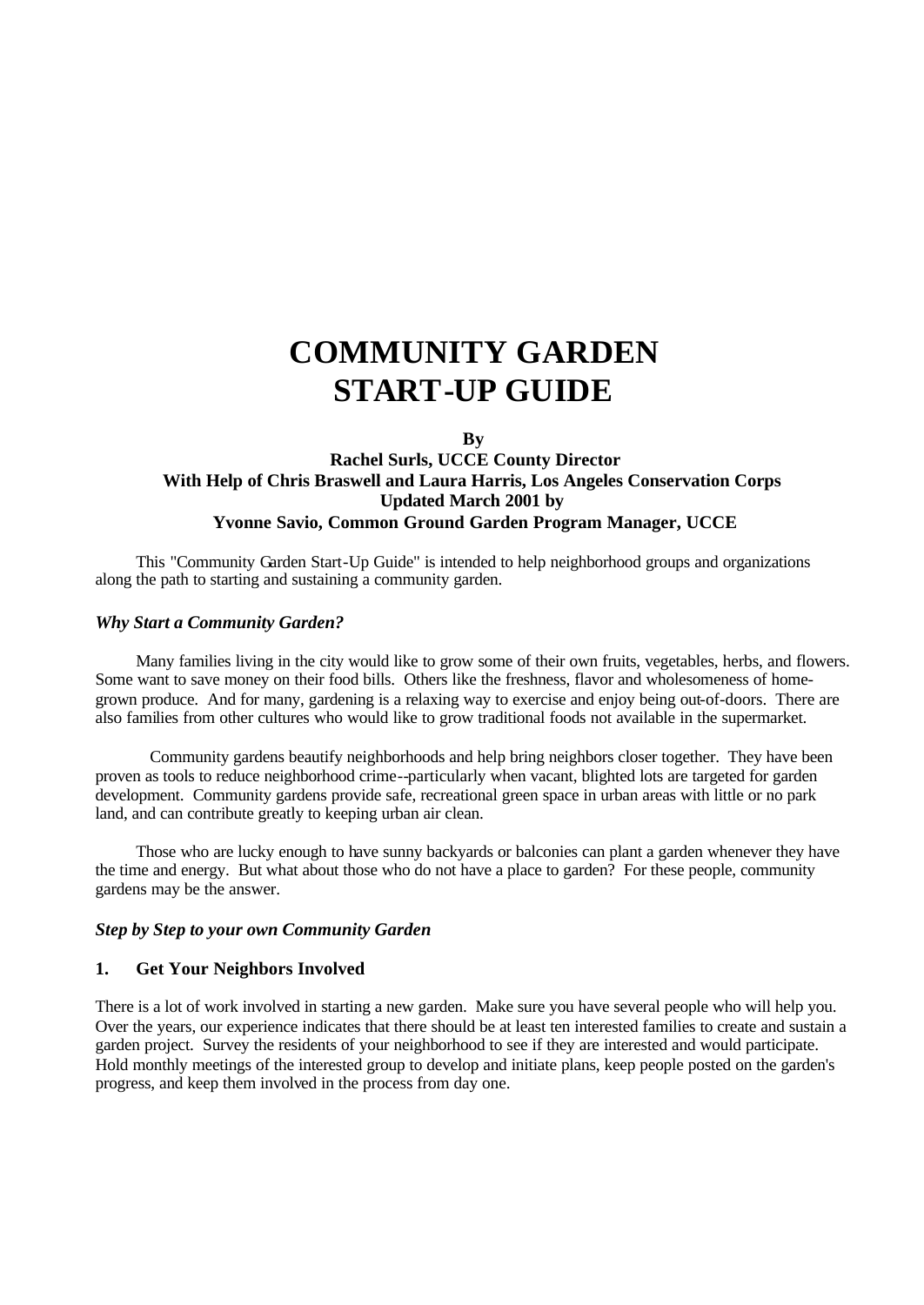# **2. Form a Garden Club**

A garden club is a way of formally organizing your new group. It helps you make decisions and divide -up the work effectively. It also ensures that every one has a vested interest in the garden and can contribute to its design, development, and maintenance. It can be formed at any time during the process of starting a community garden; however, it's wise to do so early on. This way, club members can share in the many tasks of establishing the new garden. The typical garden club will have many functions, including:

- Establishing garden rules (see sample)
- Accepting and reviewing garden applications
- Making plot assignments
- Collecting garden dues (if any)
- Paying water bills
- Resolving conflicts

The typical garden club has at least two officers: a president and a treasurer; although your garden club may have more if necessary. Elections for garden officers usually are held annually.

# **3. Find Land for the Garden**

Look around your neighborhood for a vacant lot that gets plenty of sun--at least six to eight hours each day. A garden site should be relatively flat (although slight slopes can be terraced). It should be relatively free of large pieces of concrete left behind from demolition of structures. Any rubble or debris should be manageable --that is, it can be removed by volunteers clearing the lot with trash bags, wheelbarrows, and pick up trucks. Ideally, it should have a fence around it with a gate wide enough for a vehicle to enter. It is possible to work with a site that is paved with concrete or asphalt by building raised beds that sit on the surface or using containers. You can also remove the asphalt or concrete to create areas for gardens, but such a garden will be much more difficult, expensive, and time-consuming to start. A site without paving, and soil relatively free of trash and debris is best.

The potential garden site should be within walking, or no more than a short drive from you and the neighbors who have expressed interest in participating. If the lot is not already being used, make sure the community supports establishing a garden there.

It's best to select three potential sites in your neighborhood and write down their address and nearest cross streets. If you don't know the address of a vacant lot, get the addresses of the properties on both sides of the lot--this will give you the ability to make an educated guess on the address of the site. We suggest you identify at least three potential sites because one or more might not be available for you to use for various reasons, and you want to end up with at least one that works out.

## **4. Find out Who Owns the Land**

It is illegal to use land without obtaining the owners permission. In order to obtain permission, you must first find out who owns the land.

Take the information you have written down about the location of the sites in step 3 to your county's tax assessor's office. The Los Angeles County Tax Assessor's office is located at 225 North Hill Street, Room 205. Or go to a branch office listed in the white pages of the telephone directory. At this office, you will look through the map books to get the names and addresses of the owner of the sites you are interested in.

# **5. Find out if Your Proposed Site has Water**

While you are researching site ownership, contact the water service provider in your area to find out if your potential site(s) has/have an existing water meter to hook-in to. Call your water provider's customer service department, and ask them to conduct a "site investigation". They will need the same location information that you took with you to the Tax Assessor's office.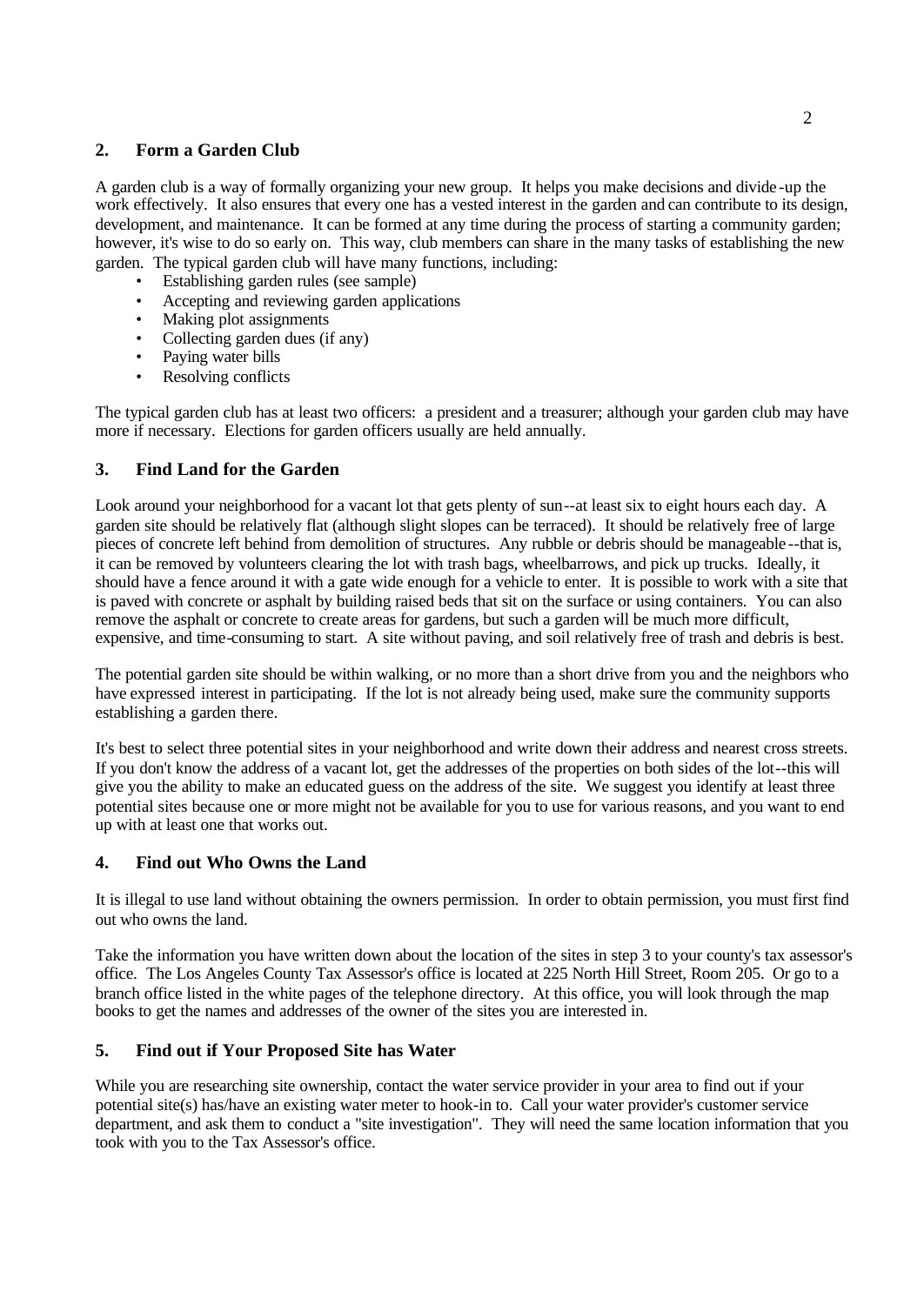Existing access to water will make a critical difference in the expense of getting your project started. Depending on the size of your garden site, you will need a 1/2-inch to 1-inch water meter. If there has been water service to the site in the past, it is relatively inexpensive to get a new water meter installed (if one doesn't already exist). If there has never been water service to that site, it might cost much more for your water provider to install a lateral line from the street main to the site and install your new meter.

# **6. Contact the Land Owner**

Once you have determined that your potential site is feasible, write a letter to the landowner asking for permission to use the property for a community garden. Be sure to mention to the landowner the value of the garden to the community and the fact the gardeners will be responsible for keeping the site clean and weed-free (this saves landowners from maintaining the site or paying city weed abatement fees).

Establish a term for use of the site, and prepare and negotiate a lease. Typically, groups lease garden sites from land owners for \$1 per year. You should attempt to negotiate a lease for a least three years (or longer if the property owner is agreeable). Many landowners are worried about their liability for injuries that might occur at the garden. Therefore, you should include a simple "hold harmless" waiver in the lease and in gardener agreement forms. For more information on the lease, and the hold harmless waiver, see 8, "Signing a Lease".

Be prepared to purchase liability insurance to protect further the property owner (and yourself) should an accident occur at the garden. For more information on the hold harmless waiver, and liability insurance, see 8, "Signing a Lease", and 9, "Obtaining Liability Insurance".

# **7. Get Your Soil Tested**

It might be advisable to have the soil at the site tested for fertility pH and presence of heavy metals. A soil test costs between \$30 to \$80 from private labs. Lists of labs are available by contacting the Natural Resources Conservation Service (NRCS) at (626) 312-4900.

## **8. Signing a Lease**

Landowners of potential garden sites might be concerned about their liability should someone be injured while working in the garden. Your group should be prepared to offer the landowner a lease with a "hold harmless" waiver. This "hold harmless" waiver can simply state that should one of the gardeners be injured as a result of negligence on the part of another gardener, the landowner is "held harmless" and will not be sued. Each gardener should be made aware of this waiver and should be required to sign an agreement in order to obtain a plot in the community garden. A sample gardener agreement form is attached which your group can use as a model.

## **9. Obtaining Liability Insurance**

Landowners may also require that your group purchase liability insurance. Community gardeners in the Los Angeles area can obtain inexpensive policies from Metro Farm Gardens. Contact Toby Leaman at (323) 663-7441 or email ATLeaman@aol.com, for more information on obtaining an insurance policy.

Once you have a lease signed by the landowner and liability insurance, you're free to plan and plant your garden!

# **10. Planning the Garden**

Community members should be involved in the planning, design, and set-up of the garden. Before the design process begins, you should measure your site and make a simple, to-scale site map. Hold two or three garden design meetings at times when interested participants can attend. Make sure that group decisions are recorded in official minutes, or that someone takes accurate notes. This ensures that decisions made can be communicated to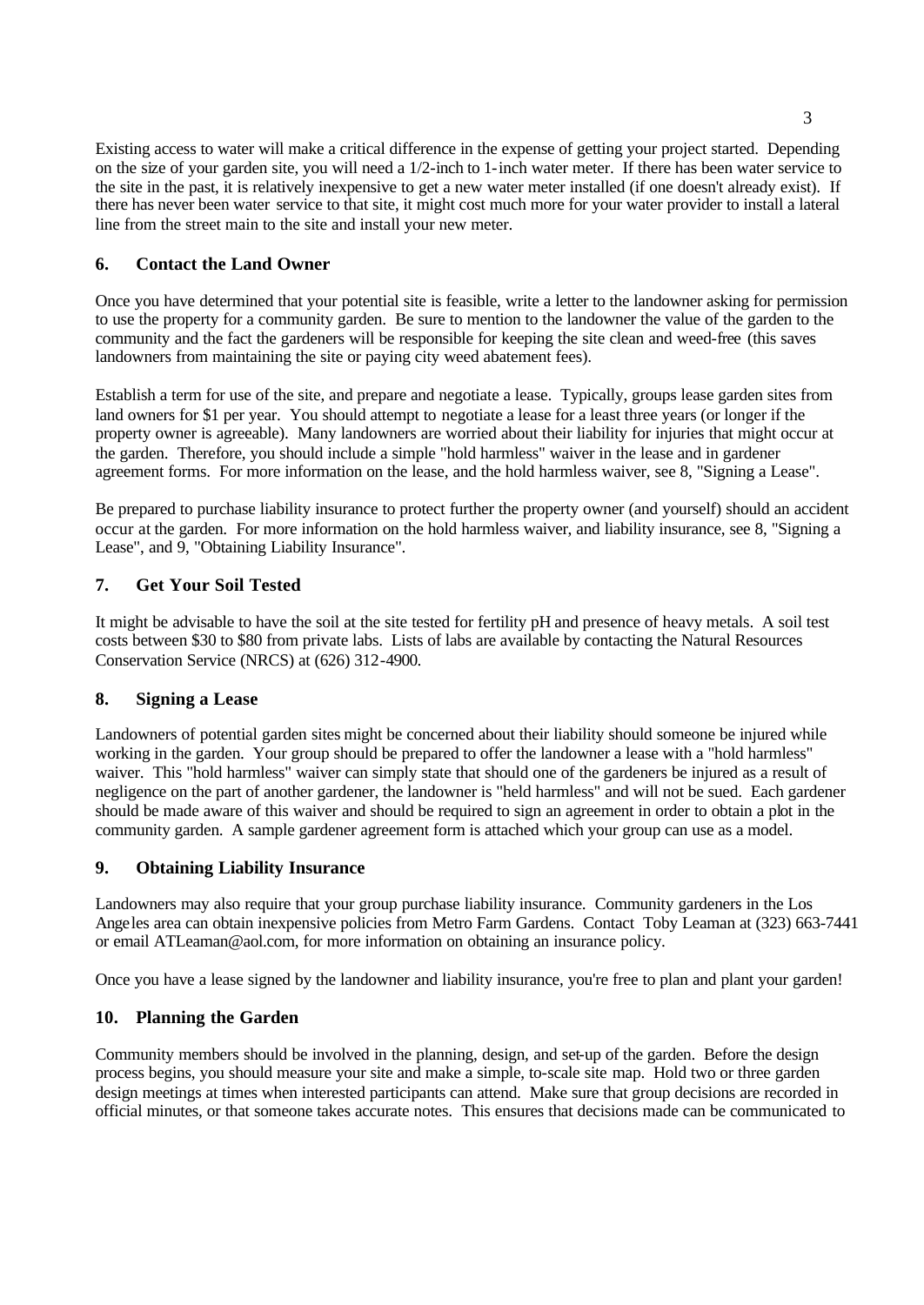others, and progress will not be slowed. A great way to generate ideas and visualize the design is to use simple drawings or photos cut from garden magazines representing the different garden components--flower beds, compost bins, pathways, arbors, etc.--that can be moved around on the map as the group discusses layout.

#### **a. Basic Elements of a Community Garden**

Although there are exceptions to every rule, community gardens should almost always include:

- At least 15 plots assigned to community members. These should be placed in the sunniest part of the garden. Without plots for individual participation, it is very difficult to achieve long-term community involvement. Raised bed plots, which are more expensive, should be no more than 4 feet wide (to facilitate access to plants from the sides without stepping into the bed), and between 8 and 12 feet long (it is advisable to construct your raised beds in sizes that are found in readily-available lumber, or that can be cut without too much waste). Inground plots can be from 10 x 10 up to 20 x 20 feet. Pathways between beds and plots should be least 3 to 4 feet wide to allow space for wheelbarrows. The soil in both raised bed and in-ground plots should be amended with aged compost or manure to improve its fertility and increase its organic matter content.
- A simple irrigation system with one hose bib or faucet for every four plots. Hand watering with a hose is the most practical and affordable for individual plots (and it's almost a necessity when you start plants from seed). Drip and soaker-hose irrigation can be used in all areas of the garden for transplanted and established plants, but especially for deep-rooted fruit trees and ornamentals. If no one in your group is knowledgeable about irrigation, you might need some assistance in designing your irrigation system. Seek out a landscape contractor or nursery or garden center professional to help you develop a basic layout and materials list.
- An 8-foot fence around the perimeter with a drive-through gate. In our experience, this is a key element of success. Don't count on eliminating all acts of vandalism or theft, but fencing will help to keep these to tolerably low levels.
- A tool shed or other structure for storing tools, supplies, and materials. Recycled metal shipping containers make excellent storage sheds, and are almost vandal-proof. Contact the Port Authority for leads on where to find them.
- A bench or picnic table where gardeners can sit, relax, and take a break--preferably in shade. If there are no shade trees on the site, a simple arbor can be constructed from wood or pipe, and planted with chayote squash, bougainvillea, grapes, kiwis, or some other vine.
- A sign with the garden's name, sponsors, and a contact person's phone number for more information. If your community is bilingual, include information in this language.
- A shared composting area for the community gardeners. Wood pallets are easy to come -by and (when stood onend, attached in an U-shape, and the inside covered with galvanized rabbit-wire) make excellent compost bins.

#### **b. Nice Additions to Your Garden Plan**

- A small fruit tree orchard, whose care and harvest can be shared by all the members. The orchard can also create shade for people as well as shade-loving plants.
- A water fountain. This can be a simple drinking fountain attachment to a hose bib (or faucet) you can purchase at a hardware store.
- Perimeter landscaping, which can focus on drought tolerant flowers and shrubs, plants which attract butterflies and hummingbirds, or roses and other flowers suitable for cutting bouquets. Herbs are also well-suited to perimeter landscaping and help to create barriers to unwanted pest insects who do not like the smell of their essential oils.
- A children's area, which can include special small plots for children, a sand box, and play equipment.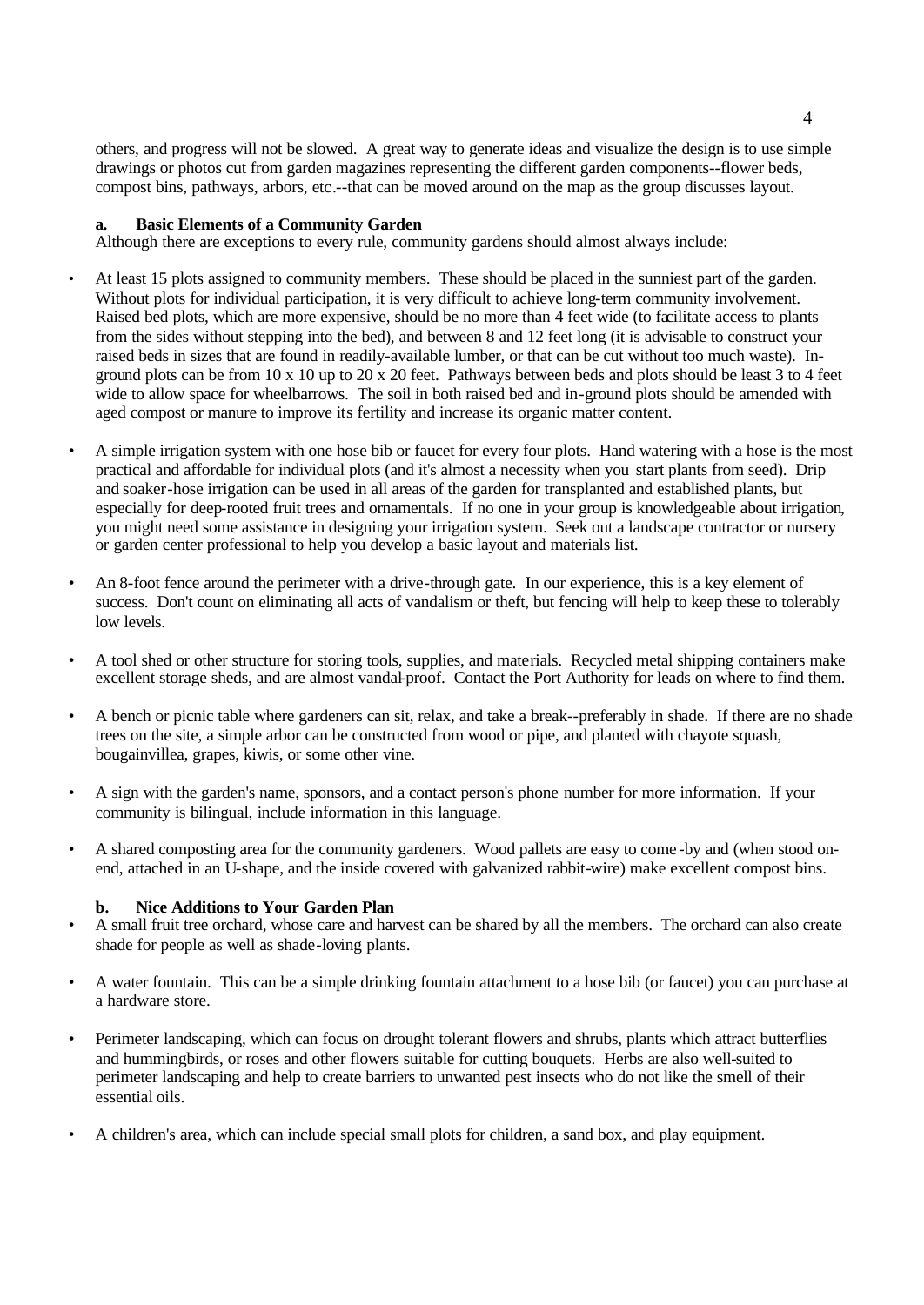- A meeting area, which could range from a semi-circle of hay bales or tree stumps, to a simple amphitheater built of recycled, broken concrete. Building a shade structure above, would be beneficial as well.
- A community bulletin board where rules, meeting notices, and other important information can be posted.

## **11. Creating a Garden Budget**

Use your design to develop a materials list and cost-out the project. You will need to call-around to get prices on fencing and other items. You might be surprised at the cost. A community garden with just the Basic Elements (listed above) typically costs between \$2,500 to \$5,000. At this point, your group might decide to scale back your initial plans and save some design ideas for a "Phase Two" of the garden.

## **12. Where to Get Materials and Money**

While some start-up funds will be needed through determination and hard work, you can obtain donations of materials for your project. Community businesses might assist, and provide anything from fencing to lumber to plants. The important thing is to ask. Develop a letter that tells merchants about your project and why it's important to the community. Attach your "wish list", but be reasonable. Try to personalize this letter for each business you approach. Drop it off personally with the store manager, preferably with a couple of cute kids who will be gardening in tow! Then, follow-up by phone. Be patient, persistent, and polite. Your efforts will pay-off with at least some of the businesses you approach. Be sure to thank these key supporters and recognize them on your garden sign, at a garden grand opening, or other special event.

Money, which will be needed to purchase items not donated, can be obtained through community fund-raisers such as car washes, craft and rummage sales, pancake breakfasts, and bake sales. They can also be obtained by writing grants, but be aware grant writing efforts can take six months or longer to yield results, and you must have a fiscal sponsor or agent with tax-exempt 501(c)3 status (such as a church or non-profit corporation) that agrees to administer the funds.

## **13. Make Sure Your Garden Infrastructure is in Place**

If you have not yet formed a garden club, now's the time to do so. It's also time to establish garden rules, develop a garden application form for those who wish to participate, set up a bank account, and determine what garden dues will be if these things have not already been done. This is also the time to begin having monthly meetings if you have not already done so. Also, if you haven't already contacted your city councilperson, he or she can be helpful in many ways including helping your group obtain city services such as trash pick-up. Their staff can also help you with community organizing and soliciting for material donations.

## **14. Get Growing!**

Many new garden groups make the mistake of remaining in the planning, design and fundraising stage for an extended period of time. There is a fine line between planning well and over planning. After several months of the initial research, designing, planning, and outreach efforts, group members will very likely be feeling frustrated and will begin to wonder if all their efforts will ever result in a garden. That's why it's important to plant something on your site as soon as possible. People need to see visible results or they will begin to lose interest in the project. To keep the momentum going, initiate the following steps even if you are still seeking donations and funds or your project (but not until you have signed a lease and obtained insurance).

#### **a. Clean up the Site**

Schedule community workdays to clean up the site. How many work days you need will depend on the size of the site, and how much and what kind of debris are on site.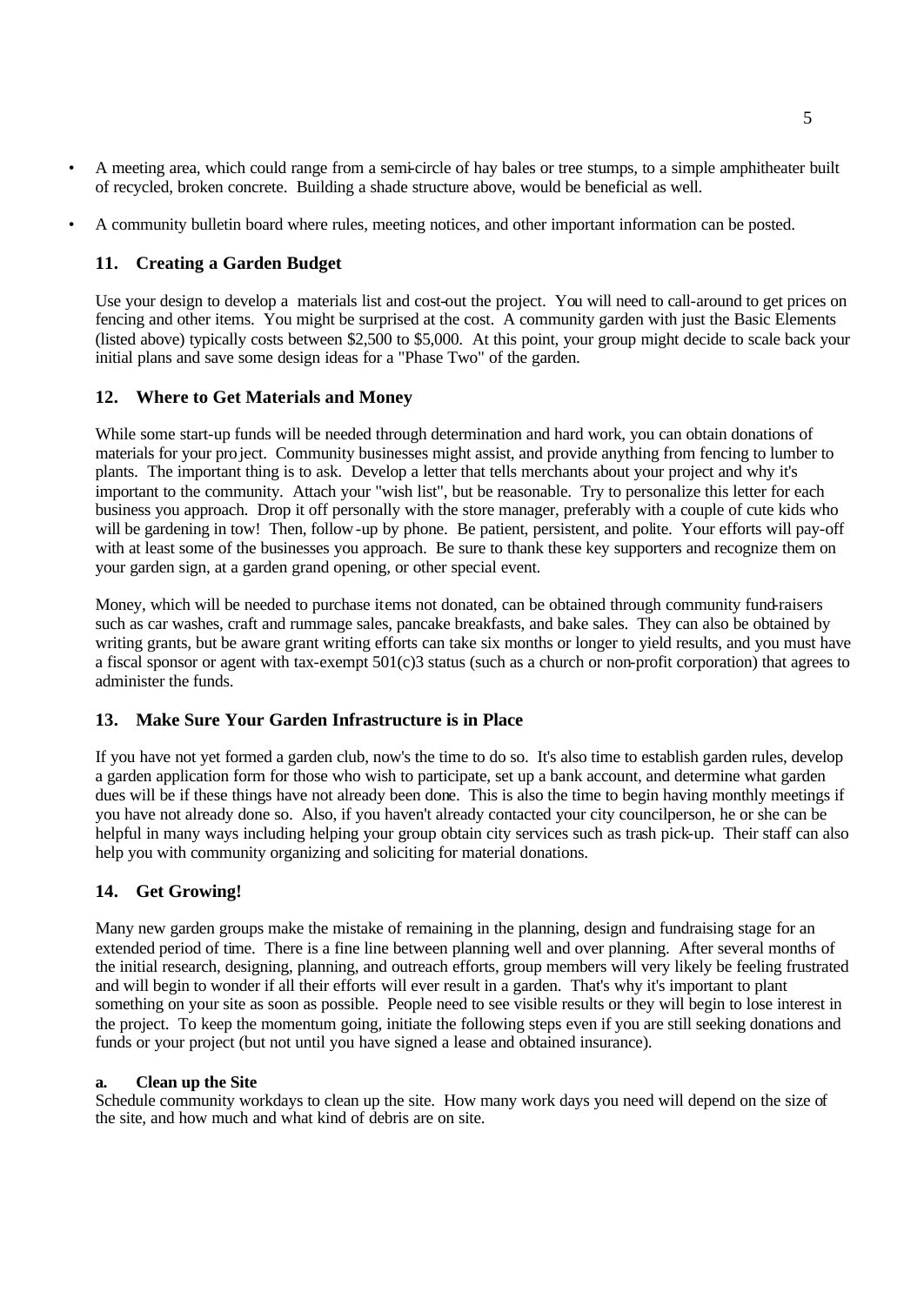## **b. Install the Irrigation System**

Without water, you can't grow anything. So get this key element into place as soon as possible. There are plenty of opportunities for community involvement--from digging trenches to laying out PVC pipes.

## **c. Plant Something**

Once you have water, there are many options for in-garden action. Stake out beds and pathways by marking them with stakes and twine. Mulch pathways (free mulch is available through the Los Angeles Unified School District (213) 763-2968 or fax (213) 745-7067). If your fence isn't in yet, some people might still want to accept the risk of vandalism and get their plots started. You can also plant shade and fruit trees and begin to landscape the site. If you do not yet have a source of donated plants, or don't wish to risk having them vandalized, plant annual flower seeds which will grow quickly and can be replaced later. Seeds for Los Angeles County community and school gardens can be obtained through the Common Ground Garden Program (323) 260-3348.

## **d. Continue to construct the garden as materials and funds become available.**

# **15. Celebrate!**

At this point, your ideas and hard work have finally become a community garden! Be sure to take time to celebrate. Have a grand opening, barbecue, or some other fun event to give everyone who helped to make this happen a special thank-you. This is the time to give all those who gave donated materials or time a special certificate, bouquet, or other form of recognition.

## **16. Troubleshooting as the Garden Develops**

All community gardens will experience problems somewhere along the way. Don't get discourage --get organized. The key to success for community gardens is not only preventing problems from ever occurring, but also working together to solve them when they do inevitably occur. In our experience, these are some of the most common problems that "crop-up" in community gardens, and our suggestions for solving them

#### **a. Vandalism**

Most gardens experience occasional vandalism. The best action you can take is to replant immediately. Generally the vandals become bored after a while and stop. Good community outreach, especially to youth and the garden's immediately neighbors is also important. Most important--don't get to discouraged. It happens. Get over it and keep going. What about barbed wired or razor wire to make the garden more secure? Our advice- don't. It's bad for community relations, looks awful, and is sometimes illegal to install without a permit. If you need more physical deterrents to keep vandals out, plant bougainvillea or pyracantha along your fence, their thorns will do the trick!

## **b. Security**

Invite the community officer from your local precinct to a garden meeting to get their suggestions on making the garden more secure. Community officers can also be a great help in solving problems with garden vandalism, and dealing with drug dealers, and gang members in the area.

#### **c. Communication**

Clear and well-enforced garden rules and a strong garden president can go a long way towards minimizing misunderstandings in the garden. But communication problems do arise. It's the job of the garden club to resolve those issues. If it's something not clearly spelled out in the rules, the membership can take a vote to add new rules and make modifications to existing rules.

Language barriers are a very common source of misunderstandings. Garden club leadership should make every effort to have a translator at garden meetings where participants are bilingual--perhaps a family member of one of the garden members who speaks the language will offer to help.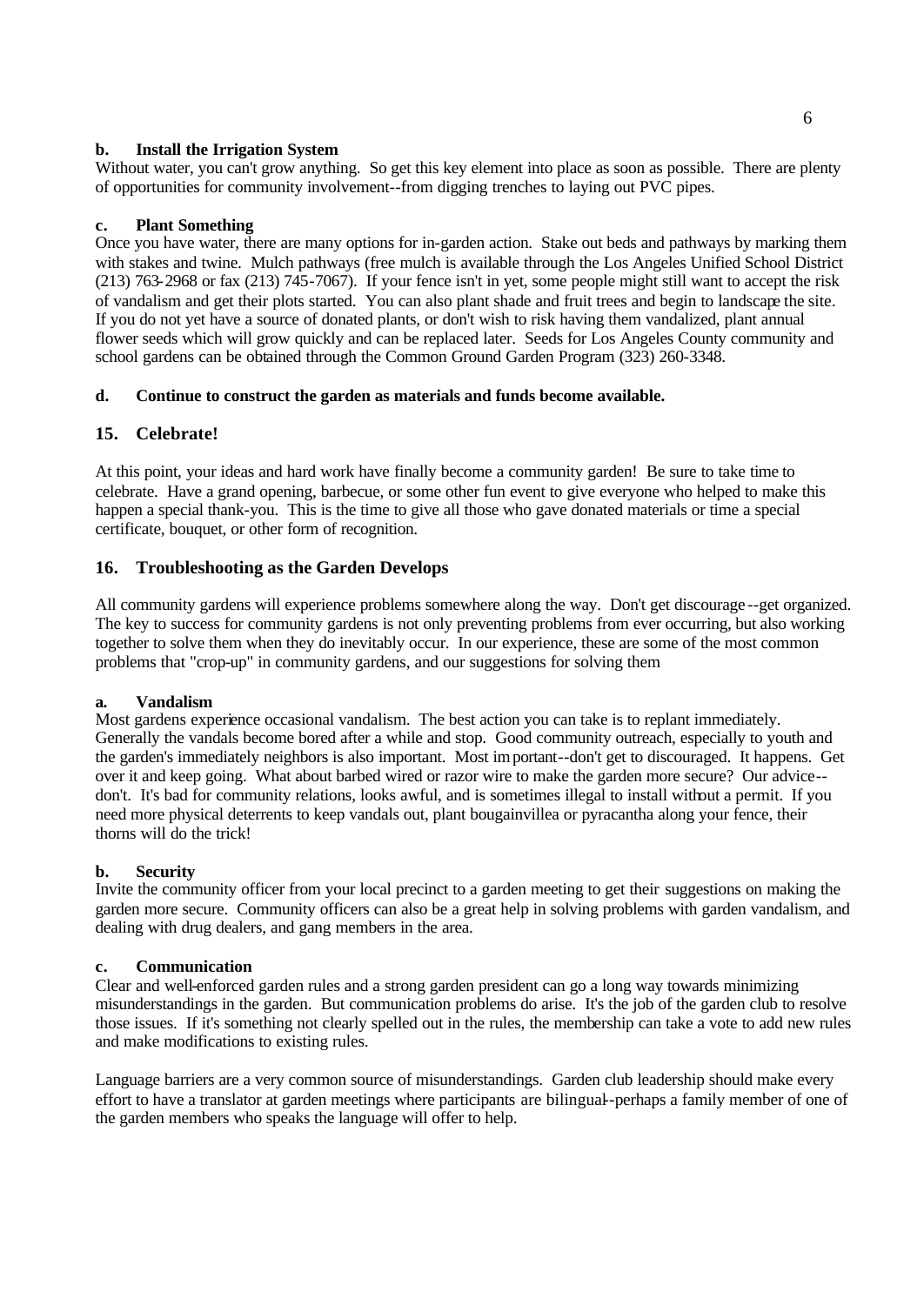#### **d. Trash**

It's important to get your compost system going right away and get some training for gardeners on how to use it. If gardeners don't compost, large quantities of waste will begin to build up, create an eyesore, and could hurt your relationships with neighbors and the property owner. Waste can also become a fire hazard. Make sure gardeners know how to sort trash properly, what to compost, and what to recycle. Trash cans placed in accessible areas are helpful to keep a neat and tidy garden.

## **e. Gardener Drop-Out**

There has been, and probably always will be, a high rate of turnover in community gardens. Often, people sign up for plots and then don't follow through. Remember, gardening is hard work for some people, especially in the heat of summer. Be sure to have a clause in your gardener agreement which states gardeners forfeit their right to their plot if they don't plant it within one month, or if they don't maintain it. While gardeners should be given every opportunity to follow through, if after several reminders either by letter or phone nothing changes, it is time for the club to reassign the plot. It is also advisable that every year, the leadership conduct a renewed community outreach campaign by contacting churches and other groups in the neighborhood to let them know about the garden and that plots are available.

#### **f. Weeds**

Gardeners tend to visit their plots less during the winter time, and lower participation, combined with rain, tends to create a huge weed problem in January, February, and March. Remember, part of your agreement with the landowner is that you will maintain the lot and keep weeds from taking over. In the late summer/early fall, provide gardeners with a workshop or printed material about what can be grown in a fall and winter garden. Also, schedule garden workdays for the spring in advance since you know you'll need them at the end of winter to clear weeds. If you anticipate that plots will be untended during the winter, apply a thick layer of mulch or hay to the beds and paths to reduce weed proliferation.

#### **Good luck with your community garden project!**

Yvonne Savio Common Ground Garden Program Manager University of California Cooperative Extension, Los Angeles County 4800 E. Cesar Chavez Avenue Los Angeles CA 90022 Phone: (323) 260-3407 Fax: (323) 881-0067 E-mail: ydsavio@ucdavis.edu Website: http://celosangeles.ucdavis.edu (check on "Common Ground Garden Program" for monthly gardening tips and other great stuff!)

Volunteers of the Common Ground Garden Program help limited-resource county residents to grow and eat more nutritious vegetables and fruits. Programs include Master Gardeners, Fresh From The Garden, Master Food Preservers, Gardening Angels (school gardens), and Community Gardens.

The University of California, in accordance with applicable Federal and State law and University policy, does not discriminate on the basis of race, color, national origin, religion, sex, disability, age, medical condition (cancer-related), ancestry, marital status, citizenship, sexual orientation, or status as a Vietnam era veteran.

Inquiries regarding the University's nondiscrimination policies may be directed to the Affirmative Action Director, University of California, Agriculture and Natural Resources, 1111 Franklin Street, 6th Floor, Oakland, CA 94607-5200, (510) 987-0096.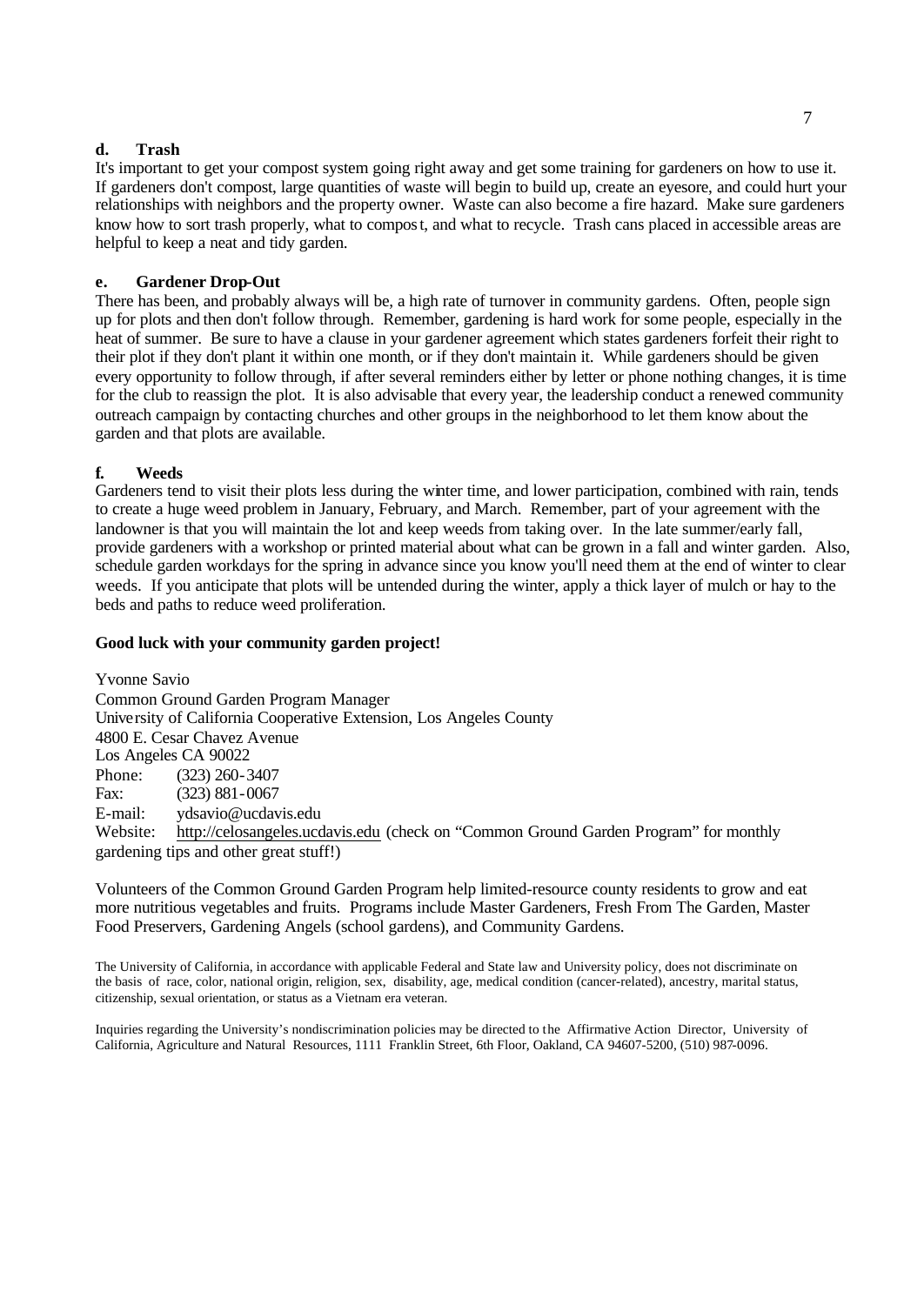# **SAMPLE COMMUNITY GARDEN CONTRACT**

*(Information in parentheses is to be determined by individual garden***) Common Ground Garden Program, University of California Cooperative Extension, Los Angeles County 4800 E. Cesar Chavez Avenue, Los Angeles CA 90022 Phone (323) 260-3407; Fax (323) 881-0067; Email <ydsavio@ucdavis.edu>**

# **(Watts Family) Community Garden Contract Rules, Terms, and Conditions for Participation**

# *Introduction*

*The (organization/garden manager) is the highest governing authority at the (Watts Family) Community Garden.*

*Breaking any rules, terms, and conditions is cause for exclusion from the garden and loss of your plot.* 

- 1. You will receive one verbal warning from the garden manager.
- 2. If no response or correction has been made, you will receive written notice two weeks later.
- 3. In another two weeks, if no response or correction has been made, you will receive written final notification that you have forfeited your gardening privileges and plot.
- 4. You will be allowed to reapply for another garden plot only after one year, and only at the discretion of the garden manager.

# *Rules, Terms, and Conditions for Participation*

*If accepted as a gardener, I will abide by the following rules, terms, and conditions:*

- 1. I use this garden at the sole discretion of (Watts Family) Community Garden. I agree to abide by its policies and practices.
- 2. The fee for the use of the garden is (\$32.00) per plot, per year (January 1 December 31), due on or before (January 1). Fee for half a year after (beginning July 1 or later) is (\$16.00). There are no refunds.
- 3. Once I have been assigned a plot, I will cultivate and plant it within two weeks. I will garden year round. My plot cannot be left fallow or unused for any period of three weeks or longer, more than one time a year.
- 4. My plot is (20 x 20) feet. I will not expand my plot beyond this measurement or into paths or other plots. I will keep all my plants within the limits of my garden plot and will not allow any plants to grow more than six feet high. I must keep my plot free of weeds, pests and diseases.
- 5. I will keep my plot, paths, and surrounding areas clean and neat. I will completely separate my trash into three groups: 1) dead plants, leaves, and other green waste plant parts; 2) rocks, stones, and asphalt; and 3) paper, plastic, cardboard, wood, metal, etc. I will put each type of trash only in the areas designated specifically for each. Anything I bring from my home I will take back home. I will not bring household trash and leave it at the (Watts Family) Community Garden.